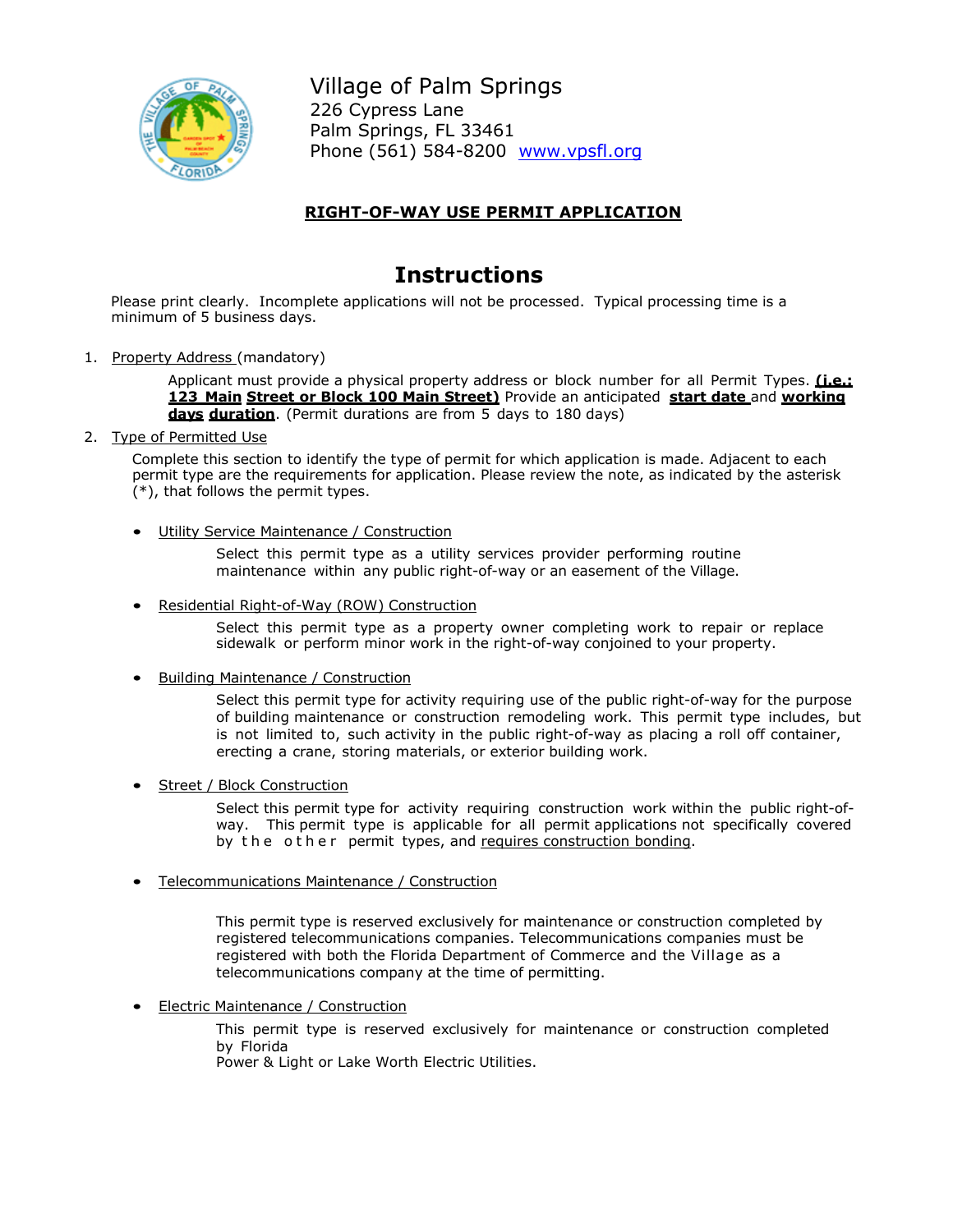### Right-of-Way Use Permit Application Page 2

#### 3. Applicant Information

Complete this section if you are the individual making application for permit. This includes licensed contractors or private property owners, whichever may be applicable. Provide the required contact information including e-mail address for the applicant responsible for an issued permit.

#### 4. Contractor Information

Complete this section for the prime contractor completing work for this permit. Provide the required contact information including e-mail address for the prime contractor completing work for this permit.

#### 5. Property / Utility Owner Information

Complete this section regarding the property owner of any private property or easement associated with the permitted work activity. Provide the required contact information and e-mail address for the associated property owner or utility owner. Private property owners applying as owner-builder may skip this section.

### 6. Project Description

Complete this section by providing a description and drawing/sketch of the work activity and location of the activity (i.e. Address, side of street, blocking traffic, closing sidewalk, or both, etc.) Provide a maintenance of traffic (MOT) plan for all road or sidewalk obstructions or closures.

### 7. Signatures

Please read all attesting statements and minimum conditions included in the permit application prior to signing.

- Applicant signatures are required for all permit applications. If the permit application does not include conjoined private property or utility easements, the owner signature is not applicable. Permit applications associated with private property, a signature is required of at least one (1) property owner, as listed on the current property deed, for each separate property (parcel). Permit applications associated with more than one private property, please use the attached Property / Utility Owner Supplemental Information form to identify and provide owner signatures for each property (parcel)
- Owner signatures are required for all permits applications conjoined with private property. Private property owners that are completing the permit activity or work as owner-builder and without the use of a contractor or subcontractor may affix their signature to the applicant section only.
- All signatures placed on the permit application as an agent of the owner or applicant must include an agency affidavit.

#### 8. Notarized

All signatures in the permit application must be notarized.

9. Documentation

All permit applicants must demonstrate the appropriate professional and occupational licensing. The permit applicant must demonstrate adequate liability and workers compensation insurance.

10. Permit Application Process

All permit packages should be completed in entirety and attachments clearly labeled. Permit applications must be submitted to the Planning, Zoning & Building Department, 226 Cypress Lane, Palm Springs, FL 33461.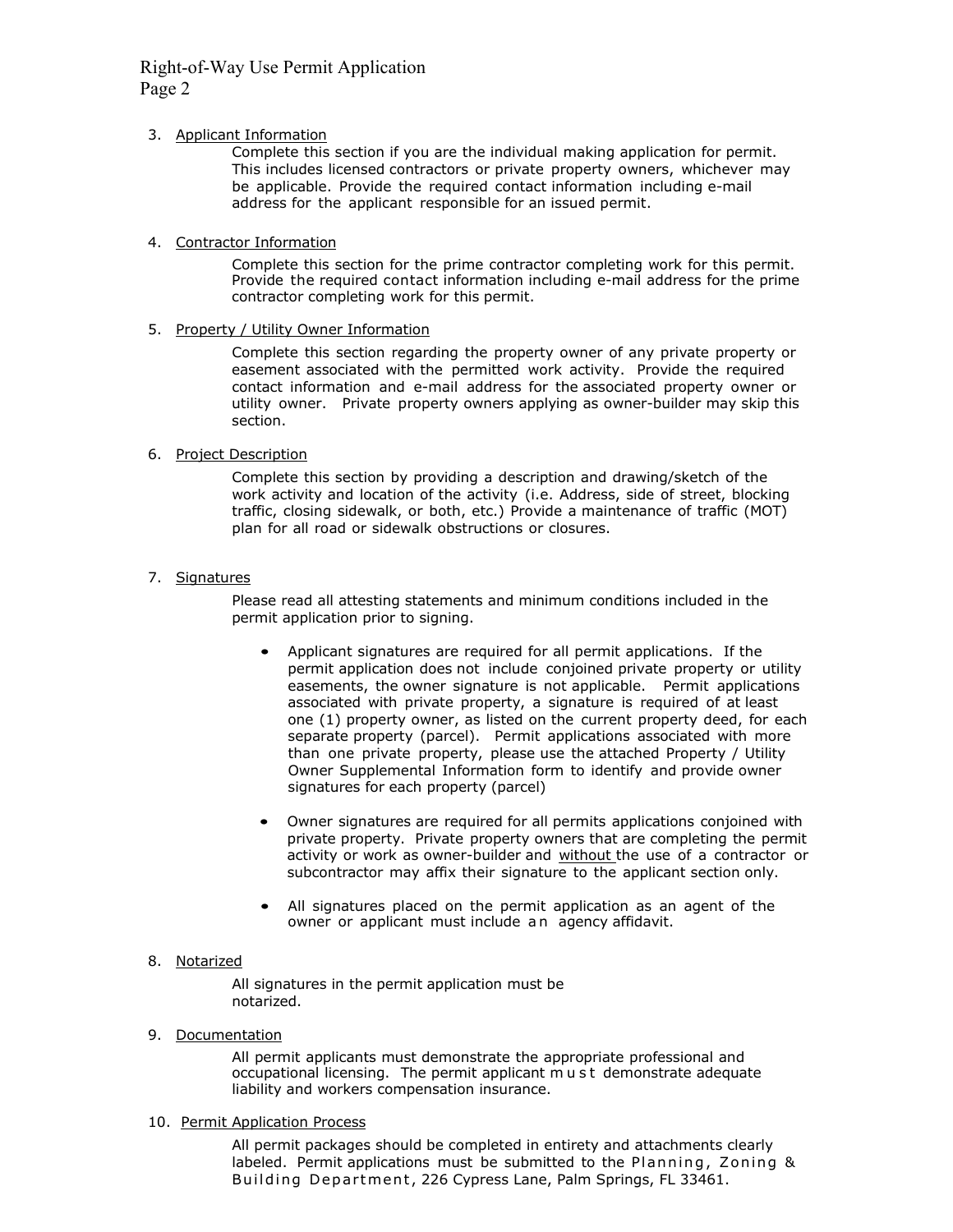

Village of Palm Springs 226 Cypress Lane Palm Springs, FL 33461 Phone (561) 584-8200 www.vpsfl.org

### **RIGHT-OF-WAY USE PERMIT APPLICATION**

PROPERTY ADDRESS: \_\_\_\_\_\_\_\_\_\_\_\_\_\_\_\_\_\_\_\_\_\_\_\_\_\_\_\_\_\_\_\_\_\_\_\_\_\_\_\_\_

### **(MANDATORY INFORMATION – SEE APPLICATION INSTRUCTIONS)**

Anticipated Start Date Anticipated Construction Duration \_\_\_\_\_\_\_\_\_\_\_\_\_\_\_\_\_\_\_ Days

### (No more than one category per application)

|    | <b>Permit Type</b>                                             | <b>Minimum Permit Documentation</b>                                                                               |
|----|----------------------------------------------------------------|-------------------------------------------------------------------------------------------------------------------|
| 1) | Utility Service Maintenance / Construction Permit application* |                                                                                                                   |
| 2) | Residential Right-of-Way Construction                          | Permit application and sketch of proposed<br>work*                                                                |
| 3) | Building Maintenance / Construction                            | Permit application and sketch of proposed<br>work*                                                                |
| 4) | Street / Block Construction                                    | Permit application and four (4) sets of<br>complete sealed construction drawings*                                 |
| 5) | Telecom Maintenance / Construction                             | Permit application, plans and<br>specifications of proposed work. See<br>requirements of Chp 66, Article IV also. |
| 6) | Electric Utility Maintenance / Construction                    | Permit application*                                                                                               |

### **PDF files of all submittal materials is required of all permit application types.**

| APPLICANT INFORMATION |        |      |  |
|-----------------------|--------|------|--|
| Applicant Name:       |        |      |  |
|                       |        |      |  |
| Address:              |        |      |  |
|                       | State: | Zip: |  |
| Telephone:            |        |      |  |
| Email:                |        |      |  |

| CONTRACTOR INFORMATION   |        |      |  |
|--------------------------|--------|------|--|
| Applicant Name:          |        |      |  |
| Company Name: __________ |        |      |  |
| Address:                 |        |      |  |
| City:                    | State: | Zip: |  |
| Telephone:               |        |      |  |
| Email:                   |        |      |  |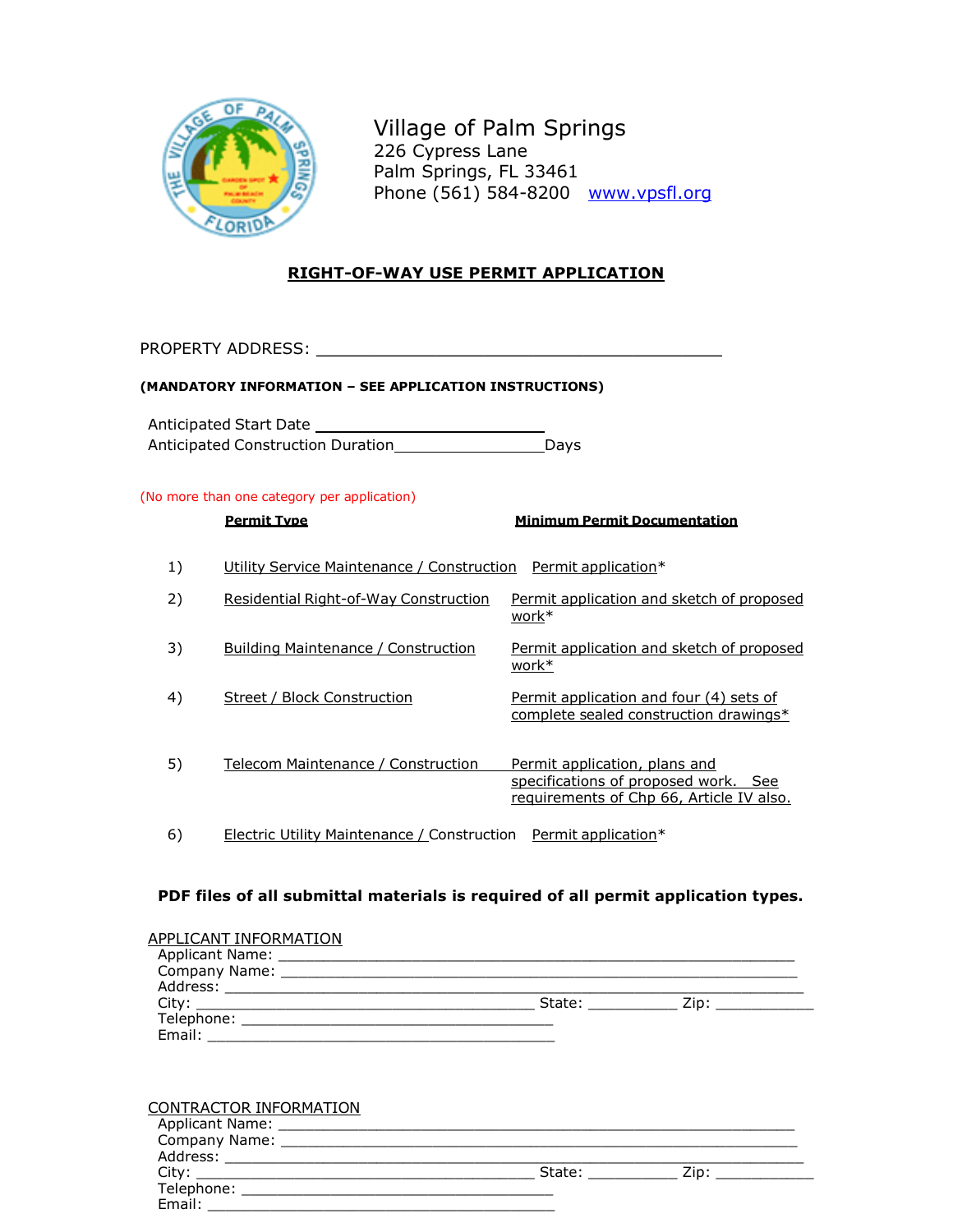### PROPERTY / UTILITY OWNER INFORMATION (Legal Property Owner - Required for All Permits Associated with Real Property)

| Owner Name: |                                                                                                                                                                                                                                |  |
|-------------|--------------------------------------------------------------------------------------------------------------------------------------------------------------------------------------------------------------------------------|--|
|             |                                                                                                                                                                                                                                |  |
|             |                                                                                                                                                                                                                                |  |
|             | Zip: the contract of the contract of the contract of the contract of the contract of the contract of the contract of the contract of the contract of the contract of the contract of the contract of the contract of the contr |  |
|             |                                                                                                                                                                                                                                |  |
| Email:      |                                                                                                                                                                                                                                |  |

Description of Work:

NOTES:

-Right-of-Way plans need to contain sufficient detail to provide adequate locational information.

-Water, Sewer and Stormwater facilities must be depicted on plans – Applicant should submit Utility Notification and obtain as-built plans from Village Utility Department prior to initiate application submittal

-Electrical sub-permit may be required

-.PDF files of as-built plans shall be submitted to the Village in order to close-out the permit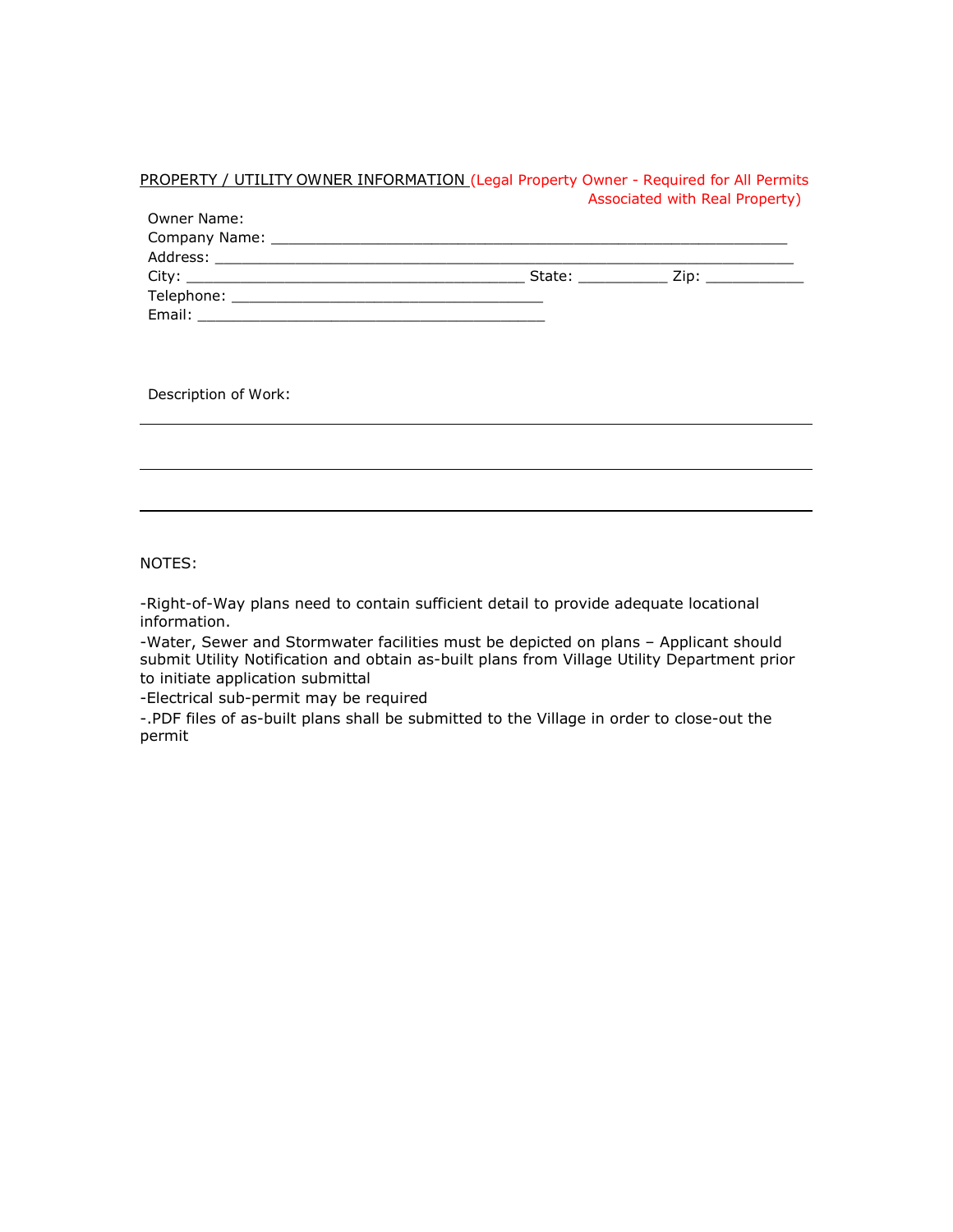(I) (We) affirm and certify that (I) (We) have read, understand, and will comply with the provisions and regulations of the Village of Palm Springs Right-of-Way Administration Regulations. (I) (We) affirm and certify that (I) (We) have read, understand, and will comply with the provisions of the minimum conditions applicable to permit application, as defined in the attached document. (I) (We) further certify that the above statements and showings made in any paper or plan submitted herewith are true to the best of (my) (our) knowledge and belief. (I) (We) understand that the application and attachments shall become part of official public record and are subject to public disclosure. (I) (We) understand that if one or more deficiencies exist in the application or attachments, (I) (We) will be notified of the deficient items, and no further action on the application will take place until the required information is submitted. (I) (We) understand that misrepresentation of information contained within this application and attachments may be cause to void any development approvals and permits associated with this application.

(I) (We) understand that separate permits may be required from other regulatory agencies.

 $\frac{1}{2}$  ,  $\frac{1}{2}$  ,  $\frac{1}{2}$  ,  $\frac{1}{2}$  ,  $\frac{1}{2}$  ,  $\frac{1}{2}$  ,  $\frac{1}{2}$  ,  $\frac{1}{2}$  ,  $\frac{1}{2}$  ,  $\frac{1}{2}$  ,  $\frac{1}{2}$  ,  $\frac{1}{2}$  ,  $\frac{1}{2}$  ,  $\frac{1}{2}$  ,  $\frac{1}{2}$  ,  $\frac{1}{2}$  ,  $\frac{1}{2}$  ,  $\frac{1}{2}$  ,  $\frac{1$ 

Applicant Signature Date Date of the Date of the Date of the Date Date Date of the Date of the Date of the Date

Owner Signature (When Applicable) Date

\_\_\_\_\_\_\_\_\_\_\_\_\_\_\_\_\_\_\_\_\_\_\_\_\_\_\_\_\_\_\_\_\_\_\_\_\_\_\_\_\_\_\_\_\_\_ \_\_\_\_\_\_\_\_\_\_\_\_\_\_\_\_\_\_

AUTHORIZATION NOTE: By placing signature upon this application, the property/utility owner is providing written designation, delegation, and authorization to the above named Applicant to execute this application as a binding obligation of the Property / Utility Owner. The Village will not accept any application that does not include the foregoing authorization.

### **Applicant**

The foregoing instrument was acknowledged before me by means of  $\Box$  physical presence or

□ online notarization, this \_\_\_\_\_\_ day of \_\_\_\_\_\_\_\_\_\_\_\_\_\_\_\_\_\_ 20\_\_\_\_ by \_\_\_\_\_\_\_\_\_\_\_\_\_\_\_\_\_\_\_\_, who is personally known to be or who has produced as identification.

\_\_\_\_\_\_\_\_\_\_\_\_\_\_\_\_\_\_\_\_\_\_\_\_\_\_\_\_\_\_\_\_\_\_\_\_\_\_\_\_\_\_\_\_\_\_\_\_\_\_\_\_\_\_\_

\_\_\_\_\_\_\_\_\_\_\_\_\_\_\_\_\_\_\_\_\_\_\_\_\_\_\_\_\_\_\_\_\_\_\_\_\_\_\_\_\_\_\_\_\_\_\_\_\_\_\_\_\_\_\_

Notary Signature **(For Applicant)**

Commission Expiration: Seal: Seal: Seal: Seal: Seal: Seal: Seal: Seal: Seal: Seal: Seal: Seal: Seal: Seal: Seal: Seal: Seal: Seal: Seal: Seal: Seal: Seal: Seal: Seal: Seal: Seal: Seal: Seal: Seal: Seal: Seal: Seal: Seal: S

**Owner\***

The foregoing instrument was acknowledged before me by means of  $\Box$  physical presence or

 $\Box$  online notarization, this \_\_\_\_\_\_ day of \_\_\_\_\_\_\_\_\_\_\_\_\_\_ 20\_\_\_\_ by who is personally known to be or who has produced as identification.

Notary Signature **(For Owner)**

Commission Expiration: Seal: Seal: Seal: Seal: Seal: Seal: Seal: Seal: Seal: Seal: Seal: Seal: Seal: Seal: Seal: Seal: Seal: Seal: Seal: Seal: Seal: Seal: Seal: Seal: Seal: Seal: Seal: Seal: Seal: Seal: Seal: Seal: Seal: S

**\*** Use separate duplicate page for each additional owner.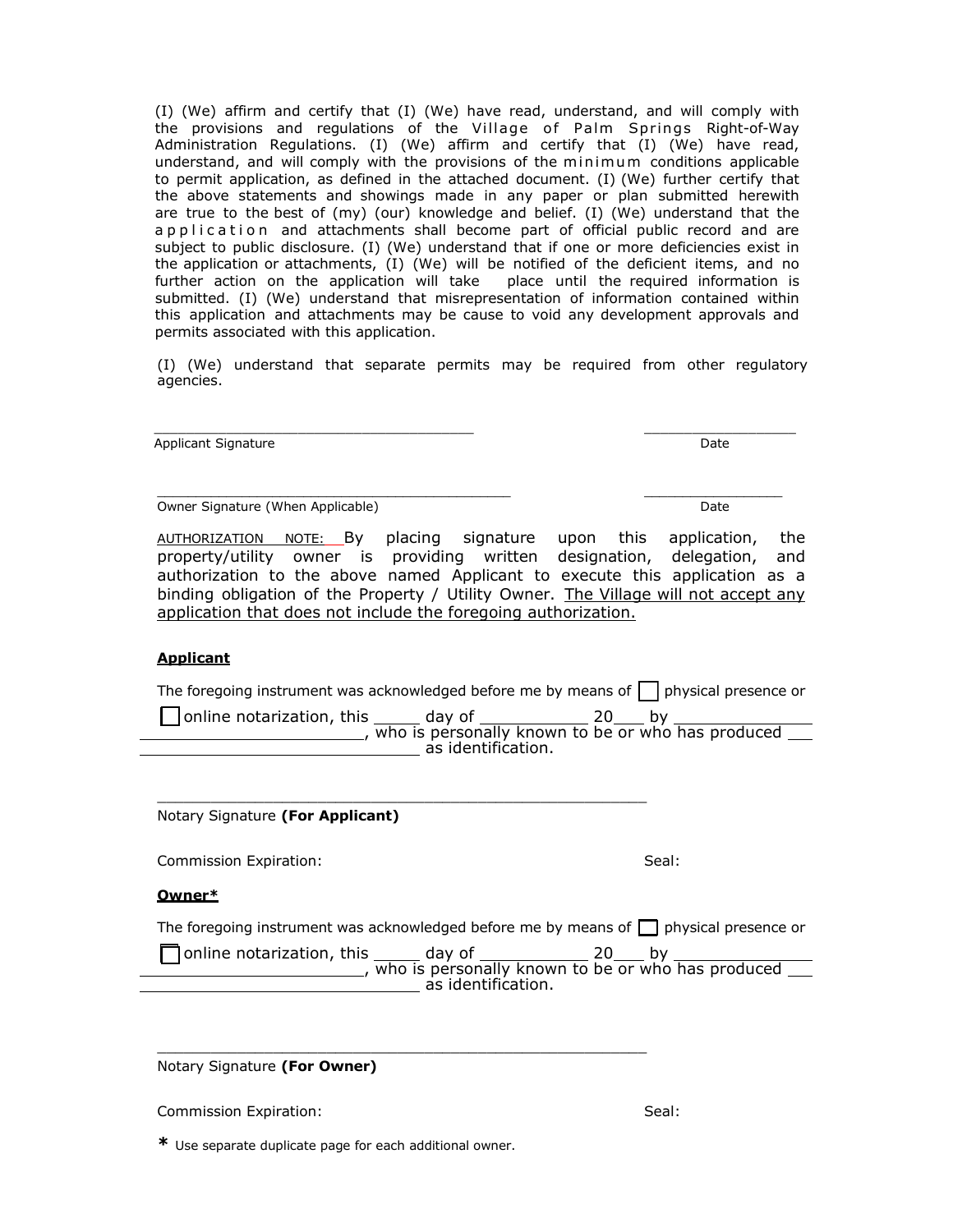

Village of Palm Springs 226 Cypress Lane Palm Springs, FL 33461 Phone (561) 584-8200 [www.vpsfl.org](http://www.villageofpalmsprings.org/)

### **RIGHT-OF-WAY USE PERMIT APPLICATION**

Application is for:  $\Box$  New Registration  $\Box$  Transfer Owner

- 1. NAME OF COMMUNICATION BUSINESS (Parent Company and DBA or Trade Name, as applicable):
- 2. MAILING ADDRESS:

3. CONTACT / REPRESENTATIVE NAME:

- 4. PHONE NO: EMERGENCY PHONE NO:
- 5. FAX NO.: EMAIL ADDRESS:
- 6. TYPE OF COMMUNICATION SERVICES (if more than one, state all that apply, or if none, state that the applicant is a Non-Dealer or is a Pass Through Provider:
- 7. FCC CERTIFICATE OF AUTHORIZATION or LICENSE NUMBER for provision of Communication Services #

On behalf of the Company, the undersigned represents and acknowledges that (a) the information provided is true and correct, including all attachments, (b) he/she is authorized to apply for Registration on behalf of the Company and (c) the appropriate employee(s) for the Company has received and reviewed a copy of Ordinance 2015-28.

SIGNATURE OF APPLICANT **EXAMPLE PRINT NAME and TITLE** 

Required Attachments:

- Resale certificate issued by Florida Department of Revenue
- State Certifications:
	- o Certificate of Registration by Florida Department of Revenue
		- o Certificate of Authorization, Public Convenience and Necessity or similar certificate issued by Florida Public Service Commission (copies of other applicable franchises, use agreements, or licenses);
		- $\circ$  Certificate issued by Florida Department of State authorizing Company to do business in Florida
- Palm Beach County Business Tax Receipt and Village BTR
- Certificate of Insurance per Sec 66-70, naming Village as additional insured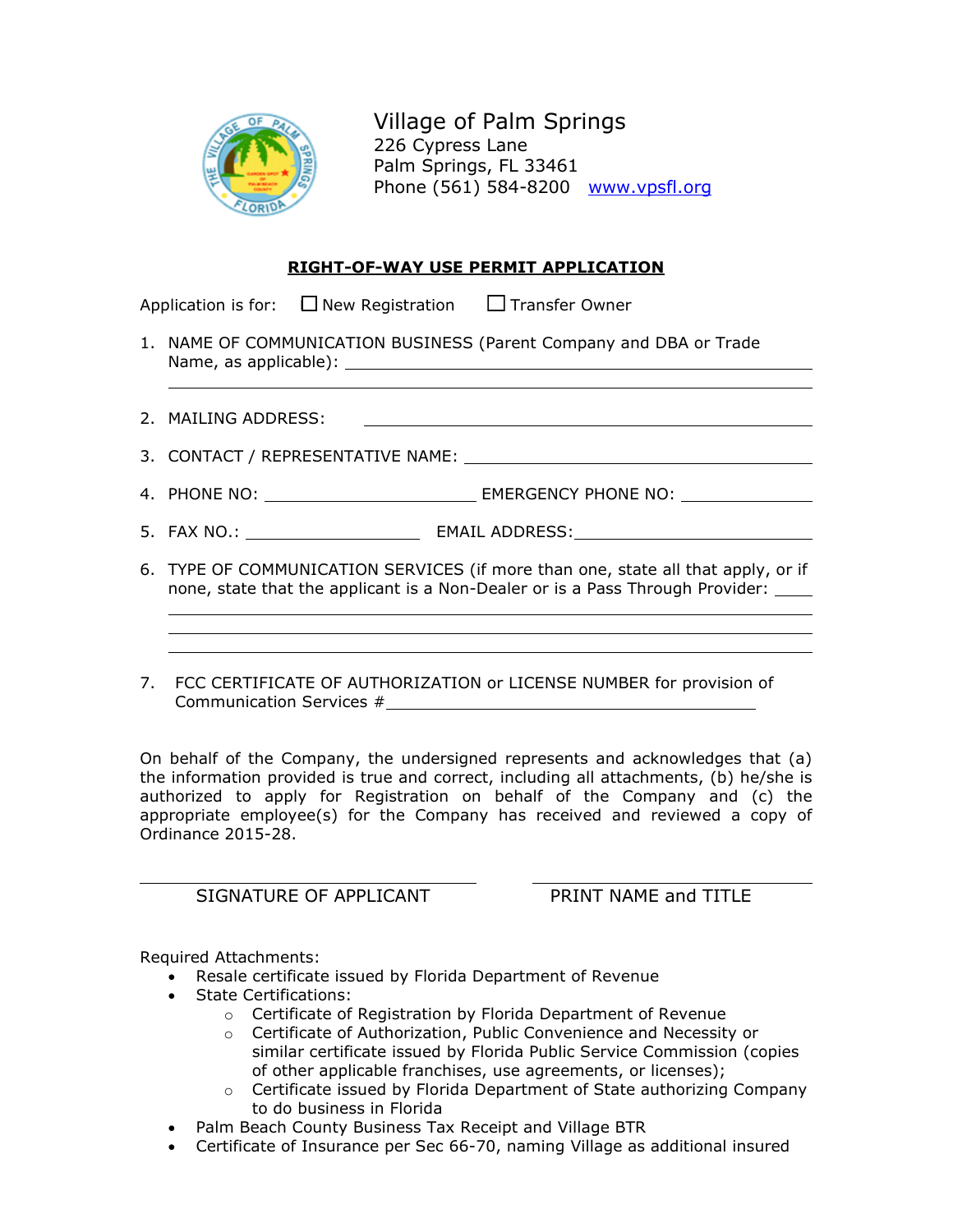Registration shall not in itself establish any right to place or maintain or priority for the placement or maintenance of a communications facility in public rights-of-way within the Village, but shall establish for the registrant a right to apply for a permit, if permitting is required by the Village. Registrations are expressly subject to any future amendment to or replacement of this article and further subject to any additional Village's ordinances, as well as any state or federal laws that may be enacted.

A registrant shall renew its registration with the Village by April 1 of even numbered years in accordance with the registration requirements in this article, except that a registrant that initially registers during the even numbered year when renewal would be due or the odd numbered year immediately preceding such even numbered year shall not be required to renew until the next even numbered year. Within 30 days of any change in the information required to be submitted pursuant to division (c). If no information in the then-existing registration has changed, the renewal may state that no information has changed. Failure to renew a registration may result in the Village restricting the issuance of additional permits until the communications services provider has complied with the registration requirements of this section.

In accordance with applicable Village ordinances, codes or regulations and this article, a permit shall be required of a communications services provider that desires to place or maintain a communications facility in public rights of way. An effective registration shall be a condition precedent to obtaining a permit. Notwithstanding an effective registration, permitting requirements shall continue to apply. A permit may be obtained by or on behalf of a registrant having an effective registration if all permitting requirements are met.

A registrant that places or maintains communications facilities in the public rights of way shall be required to pay compensation to the Village as required by applicable law and ordinances of the Village.

If a registrant transfers, sells or assigns its assets located in public rights of way incident to a transfer, sale or assignment of the registrant's assets, the transferee, buyer or assignee shall be obligated to comply with the terms of this article. Written notice of any such transfer, sale or assignment shall be provided by such registrant to the Village within 24 days after the effective date of the transfer, sale or assignment. If the transferee, buyer or assignee is a current registrant, then the transferee, buyer or assignee is not required to re-register. If the transferee, buyer or assignee is not a current registrant, then the transferee, buyer or assignee shall register as provided in Sec. 66-62 of this article within 60 days of the transfer, sale or assignment. If permit applications are pending in the registrant's name, the transferee, buyer or assignee shall notify the land development department that the transferee, buyer or assignee is the new applicant.